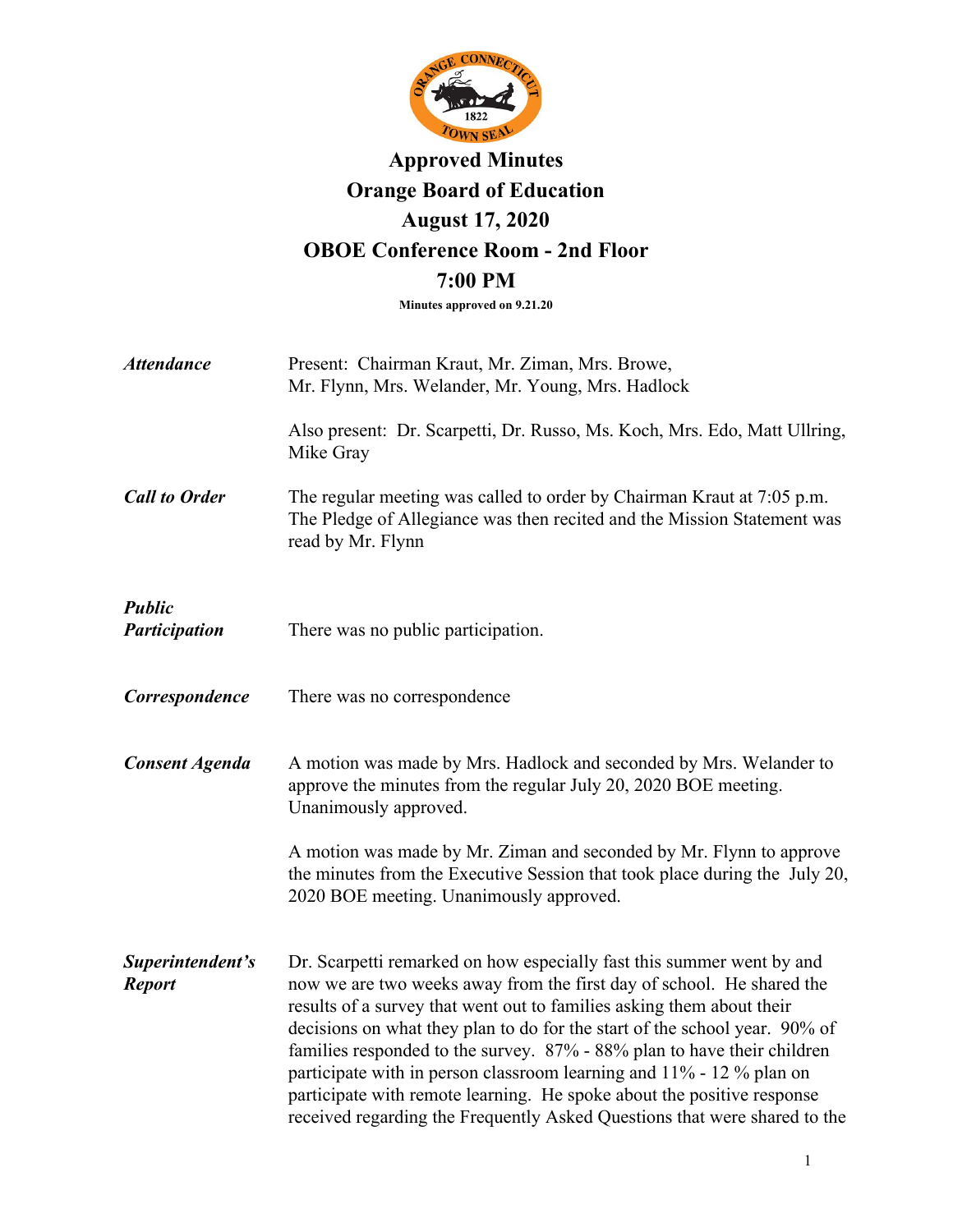school community. One the common questions that has been asked was regarding how remote learning would look like and Dr. Russo would be speaking to that in her report. He stated that principals would be sharing information regarding class placements and bus numbers in the next day or two. He made a point of stating that a tremendous amount of time has been spent getting buildings ready and turned to Mike Gray for a facilities report.

Mr. Gray thanked all those involved from the Town for their help in cleaning up after Tropical Storm Isaisa. Mr. Gray gave an update on the duct cleaning and commissioning of the ventilating systems at all the schools. Both projects will be complete this week. He explained that we are very prepared with PPE items but will continue to order items to ensure we have plenty in stock. Summer cleaning at the schools is complete. Finalizing adjustments to classrooms for proper spacing is being done. Mr. Gray continued his report citing many webinars he has attended hosted by the Connecticut Department of Public Health and the Yale School of Public Health in order to gather as much information as possible in preparation for the reopening of schools. He is pleased to report that many items that were discussed during these webinars were already completed for the district. Mr. Gray stated that training is scheduled for all the custodians to review all the important protocols and procedures set forth to keep the buildings clean and safe for our students and staff.

Dr. Scarpetti wrapped up his report reminding families that if they wish to change from in class instruction to remote or vica versa during the year they can and to expect a short window of transition. Dr. Scarpetti shared a personnel update: An Interim Principal, Sharon Wiersman, has been hired at RBS. A Reading Consultant at MLT and Resource Room Teacher at PPS have been hired as well. He shared the list of the current open positions in the district. In conclusion, he stated that security monitors will be used as ancillary custodians to help maintain the cleanness of the building going forward so there would be no need, at this time, to hire additional custodial staff.

## *Business Administrator Report*

Ms. Koch began her report by stating that since it is the first month of the new fiscal year the update will be short. The only expenditures were for payroll in July and no accounts payable checks have been cut against the 2020-2021 budget as of yet and they are still busy paying invoices related to the 2019-2020 budget. Ms Koch remarked on the simplified full budget P&L report the board received in the packets from Munis. The budget that is reflected in Munis is \$450,000 less due to the reduction from the Town and will be addressed with bringing forward some the COVID19 savings that has been mentioned in previous meetings. Ms. Koch concluded her report with a food service update. They are busy preparing for the upcoming year and required and dictated by the State of Connecticut to increase the price of meals by 5 cents beginning this school year.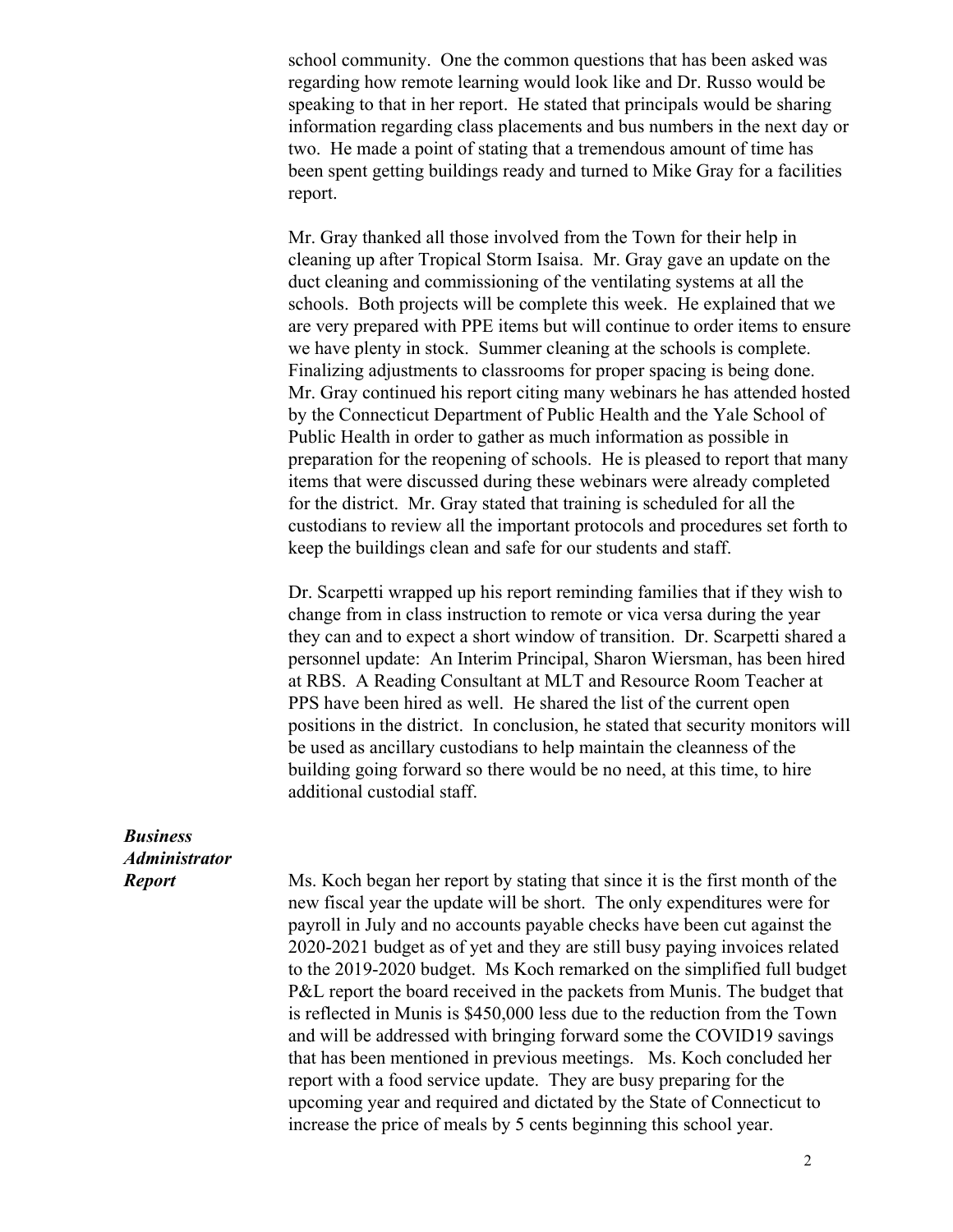#### *Curriculum Report*

Dr. Russo began her report by stating that teacher expectations have been created for full in person, hybrid and remote learning. These plans will be shared with families. She went on to outline the Professional Development opportunities taking place a week prior to the beginning of the school year to help prepare teachers to meet these expectations and to also address goals for the upcoming school year. Professional Development opportunities will address the goal to provide social emotional lessons for students. Another goal that will be addressed is providing lessons to address the new protocols and mitigating strategies with students. Dr. Russo highlighted the goal of being able to prepare students to work remotely if there is a need to shift to remote learning. Dr. Russo spoke about target and differentiated instruction that would take place prior to the start of the new year. Transition meetings will take place between a student's teacher last year and their assigned teacher for the new year. Dr. Russo expressed excitement on teachers using Mobile Minds which provides learning paths and micro courses with tasks that are engaging and they are able to receive feedback as well. Dr. Russo concluded her report speaking about another goal for the teachers which is to be very familiar with distance learning tools, one being conference webcams that will be used in the classroom. She gave an example on how a student participating in remoting learning would be provided a schedule on when to live stream lessons using google meet.

#### *Special Services Report*

Mrs Edo began her report by sharing that students and staff finished Remote Extended School Year services at the end of July. Mrs. Edo recognized Joanne Faughnan for her 30 years of service as a paraeducator for the children of Orange and went on to note that she has touched so many lives during her long career wish her the best of years to come.

Mrs. Edo was very pleased to report that the adaptive/accessible playground equipment has been installed at MLT and RBS and happy to say it will be accessible for school children upon their return to these buildings. These schools were selected for new equipment based on the district needs but they are looking to expand accessible equipment to our other schools.

Mrs. Edo stated that we would like everyone to know that we care about the Social Emotional Needs of our community members. Last year, the district was awarded a grant called the Primary Mental Health Project. Since this is a two year grant, she explained that eligible students in grades K-3 can benefit from this program. As a district, she stated that we will continue our work with Yale's Systems for Social Emotional support through the RULER tools. Lessons will be implemented by all staff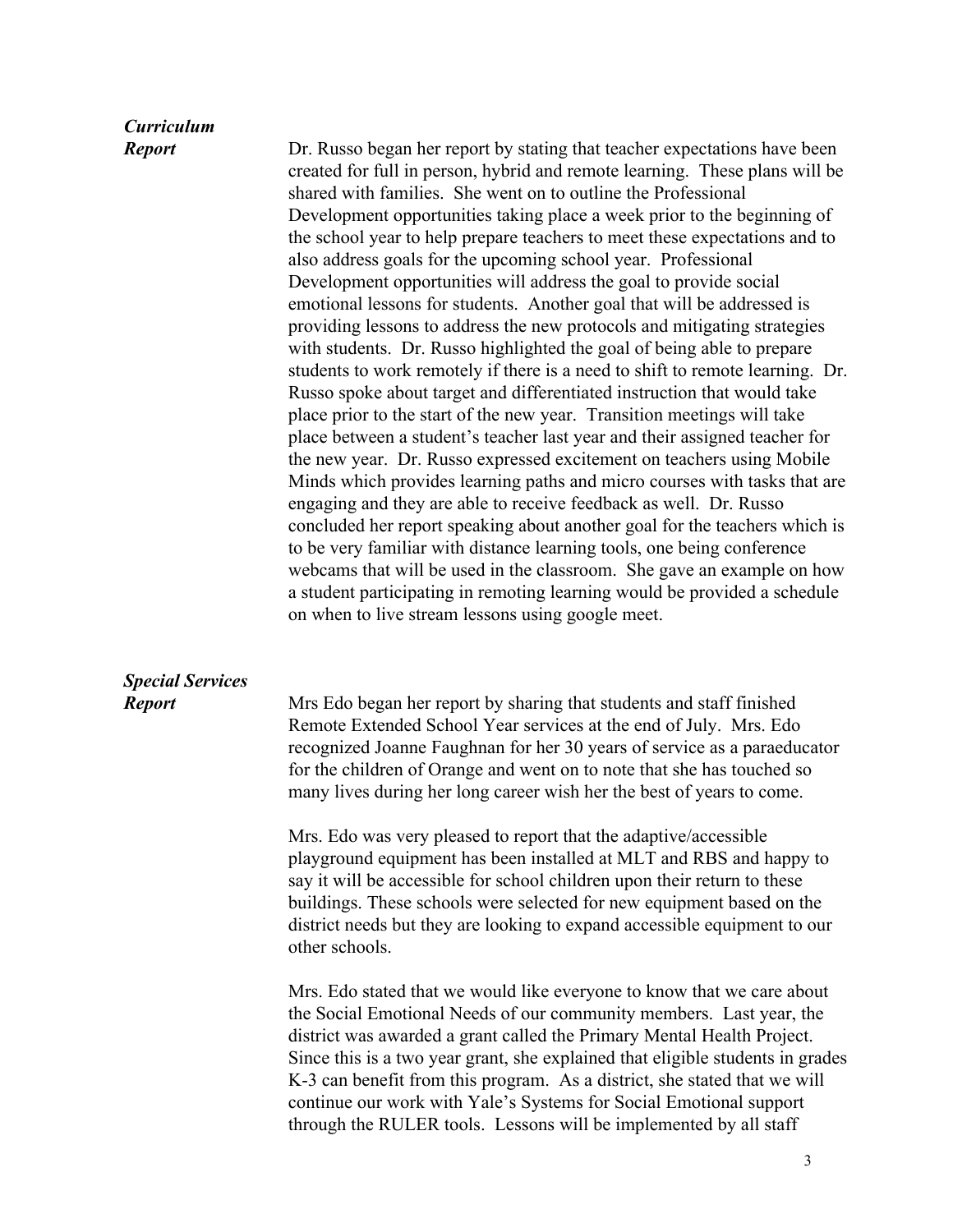throughout the year. Professional training sessions the first week for staff will include work around RULER as well as and all staff will have the opportunity to participate in a professional learning around managing behaviors in the classroom.

Mrs. Edo reminded the community about the [PEACE AT HOME](https://mail.google.com/mail/u/0/?tab=rm&ogbl#search/jeanbstratton%40gmail.com/WhctKJVqxzmsTKWBRTcZdplhbszxzQjxstwQVJSJFXrVwkbjTGGtnhmGbjbSLkPwHqPKPRG?projector=1&messagePartId=0.1) [parenting Solutions](https://mail.google.com/mail/u/0/?tab=rm&ogbl#search/jeanbstratton%40gmail.com/WhctKJVqxzmsTKWBRTcZdplhbszxzQjxstwQVJSJFXrVwkbjTGGtnhmGbjbSLkPwHqPKPRG?projector=1&messagePartId=0.1) is a town-wide subscription. This subscription provides sessions that are live and interactive, online classes and on-demand recorded online classes. There is also a limited number of individual support services available through May 2021.

Mrs. Edo reported that communication from the Special Education Department regarding the reopening of school went out to all families in the district on August 8th. The plan addresses our full in-person, hybrid and full distance. Although expected to reopen in-person, plans for our hybrid and distance model are in place. She explained hybrid and distance for Pre-K: All pre-k students will have the option to attend in-person for both full in-person and the hybrid models. If the district moves to full distance learning, direct instruction will end for our typical peers as well as the tuition. Remote instruction will continue for our students with special needs. Our pre-k teachers may continue to provide resources for our typical peers. All hybrid: Orange students with Special Needs will have the option to attend in person for full in-person and the hybrid model.

## **BOARD BUSINESS**

**1. Second Read - Policy 5141.8 Face Masks/Coverings:** Chairman Kraut asked for a motion post-phoning the vote on policy 5141.8 Face Masks/Coverings until the next Board Meeting on September 21, 2020. This would allow time for the Policy Subcommittee to review the most up to date guidance on mask types before submitting a policy to the BOE for adoption. A motion was made by Mr. Young, seconded by Mrs. Hadlock. Unanimously approved.

**2. 2020-2021 Student Calendar:** Dr. Scarpetti requested a revision to the 2020-2021 Student Calendar changing the first week of school to be minimum days with dismissal at 12:55 PM. This would allow for students and staff to adjust to the new protocols and procedures while giving time at the end of the school day for teachers to reflect on how these new protocols and procedures transpired in order to make adjustments, if needed, for the following days. Chairman Kraut stated the motion to modify the 2020-2021 Student Calendar to include minimum days August 31st, Sept 1st - 4th. The Board unanimously approved.

**3. Recycling Discussion:** Board Member Mary Welander explained that she attended the August Board of Selectmen and in which a company called Simply Recycling was approved by the BOS to collect textile and home goods to be recycled for Town of Orange at several locations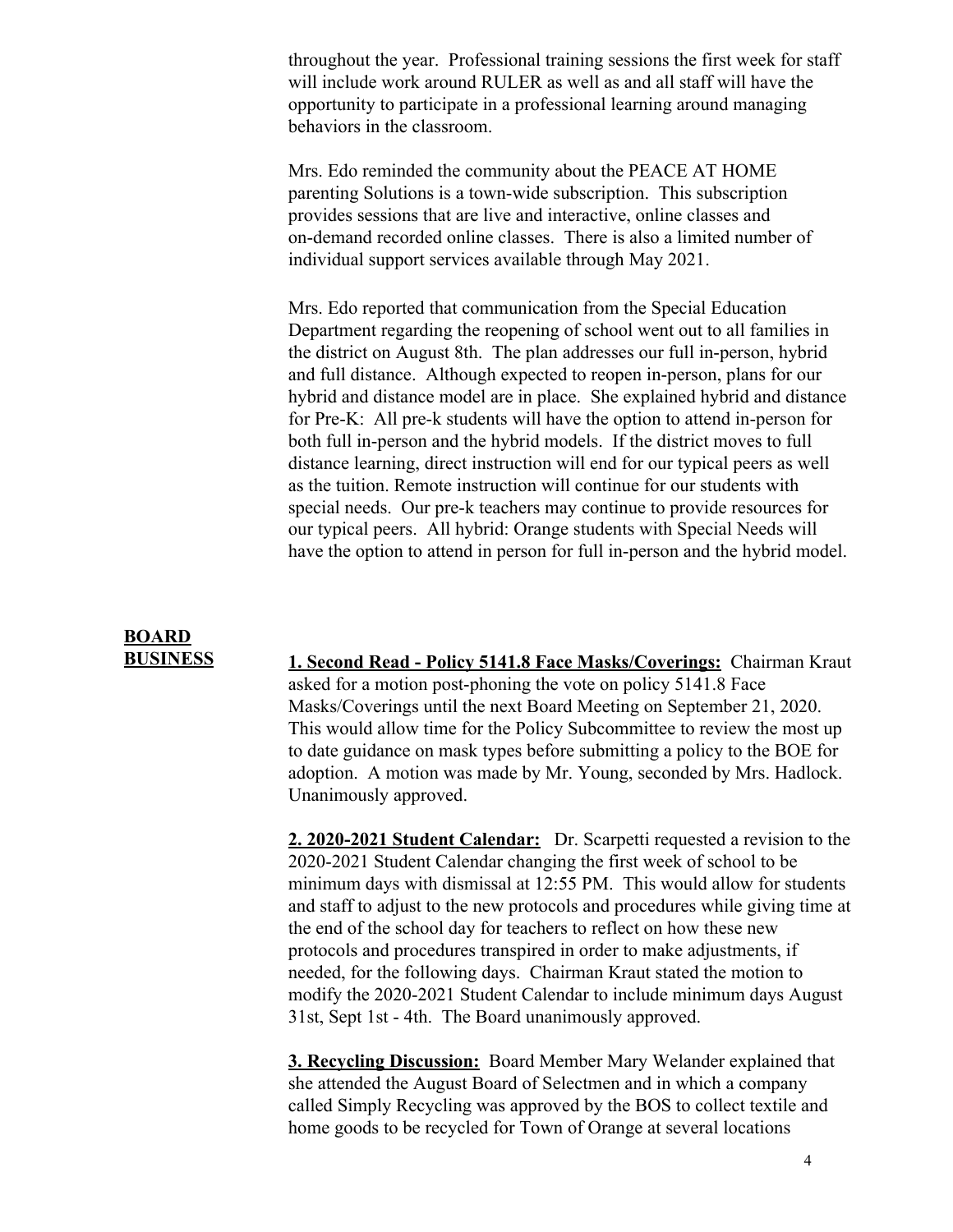including schools. Since this is new information for the BOE, she thought it would be advantageous to bring this to a discussion during the BOE meeting. It was agreed upon that additional information would be necessary in order to ensure schools would be an appropriate location for these type of collection bins

## **STANDING COMMITTEES**

# *Finance &*

*Operations Ms. Riccio* No report given at this time.

| <b>Personnel/Policy</b> |
|-------------------------|
| <b>Transportation</b>   |
| Mrs. Browe              |

Committee Chair Kim Browe remarked that she would like Sub-Committee meetings to get back on track meeting the last Monday of the month beginning with August 31st. She wanted to make sure committee members marked their calendars accordingly and expect a meeting to be scheduled on 8/31/20 for Personnel/Policy/Transportation.

# *Building & Grounds / Safety*

| Grounas / Safety                                          |                                                                                                                                                                                                                                                                                                                                                                                                                                                                                                                                                                                                                                                                                                                                    |
|-----------------------------------------------------------|------------------------------------------------------------------------------------------------------------------------------------------------------------------------------------------------------------------------------------------------------------------------------------------------------------------------------------------------------------------------------------------------------------------------------------------------------------------------------------------------------------------------------------------------------------------------------------------------------------------------------------------------------------------------------------------------------------------------------------|
| & Security                                                |                                                                                                                                                                                                                                                                                                                                                                                                                                                                                                                                                                                                                                                                                                                                    |
| Mr. Flynn                                                 | Committee Chair Flynn reported that the Committee met on August 12,<br>2020 and toured both THS & PPS. Some of the highlights being the duct<br>cleaning that was in progress, viewing a sample classroom designed for<br>social distancing and the flooring project that was completed at Central<br>Office. Mr. Flynn continued his report with expressing the thorough<br>explanations given by Mr. Gray of the work that is being done to make the<br>buildings safe for students and staff and how he is remaining informed on<br>the most current guidelines. He remarked on the dedication and follow<br>through of the team and the confidence he has that the buildings are<br>prepared for the start of the school year. |
|                                                           | At this time, Chairman Kraut asked that the Buildings/Grounds and Safety<br>Committee look into recently proposed legislation that could touch upon<br>not having police officers allowed in schools and if our DARE program<br>would somehow be affected by this new legislation.                                                                                                                                                                                                                                                                                                                                                                                                                                                 |
| Curriculum /<br><b>Instruction</b> /<br><b>Technology</b> |                                                                                                                                                                                                                                                                                                                                                                                                                                                                                                                                                                                                                                                                                                                                    |
| Mr. Ziman                                                 | Committee Chair Ziman shared some important relative points of<br>reflection on how the world of educating students and being teachers has                                                                                                                                                                                                                                                                                                                                                                                                                                                                                                                                                                                         |

5